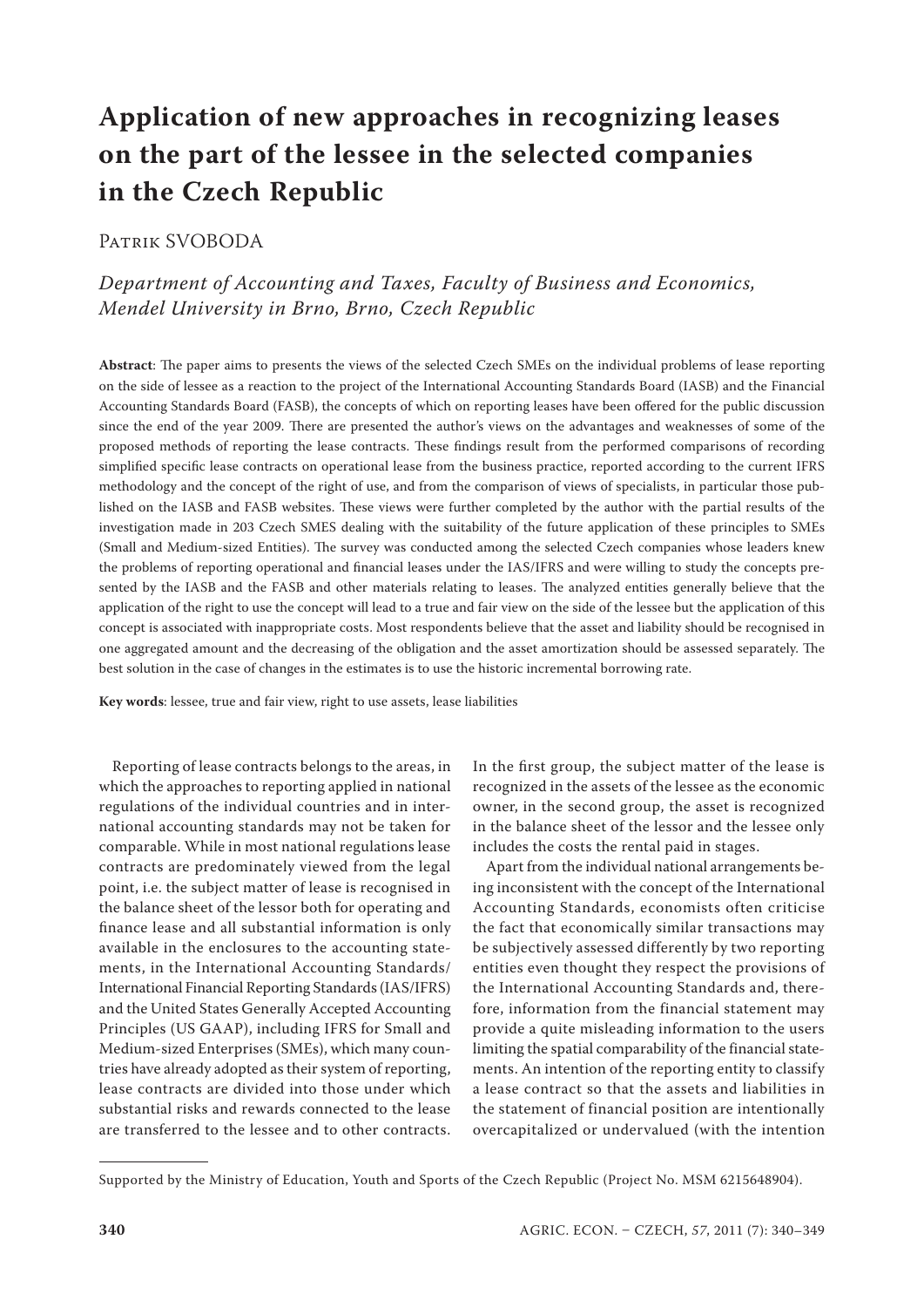to hide the obligations from the owners or creditors or to influence the trading income in the required direction) may not be excluded either. This is the reason why the International Accounting Standards Board (IASB) and the Financial Accounting Standards Board (FASB) have been working for several years on a common project with the intention to create such a concept of lease recording that would eliminate the above-mentioned defects. The individual concepts have already been presented in a paper published in the journal Agriculture Economics – Czech (Svoboda 2010). At present, the concept of the disclosure based on the asset right-of-use has more supporters when at the moment of the lease inception, the lessee recognizes first the obligation to pay the individual rentals and on the other hand, it records an asset (the right-of-use of the asset for the term of the lease contract). When the payments are being made, the obligation is decreased and the relevant interest is charged, and the asset is amortised for the determined time. Because both the IASB and the FASB hold the opinion that the lease disclosure in SMEs and in big companies should be based on the same principles (full standards and standards for SME, which are currently applicable, do not practically vary), we may anticipate that if the current status is found unsatisfactory for recording of the leases, the relevant standards for SMEs will also have to change. The objective of this thesis is to formulate conclusions in the application of approaches to recognize leases on the part of the lessee in the selected companies in the Czech Republic.

#### **MATERIAL AND METHODS**

After the document created by the IASB "Lease – Preliminary Views" was presented, the expert public was asked to give their opinion on the individual areas of measurement and recording using this concept. Many companies or representatives of different associations made use of this opportunity. Some discussion contributions were continuously presented on the page http://www.ifrs.org/Current+Projects/ IASB+Projects/Leases/DPMar09/Comment+Letters/ Comment+Letters.htm. The main discussing entities, though, were leasing associations, banks and auditing companies or large multinational corporations as well companies, which hire large quantities of assets through operational lease. The opinions of companies that may be called SME are in absolute minority here and no Czech companies, associations, or companies doing business in agriculture have participated in the research. Therefore, the author of this paper

Agric. Econ. – Czech, *57*, 2011 (7): 340–349 **341**

contacted several scores of Czech SMEs during 2010 (where there was a precondition that their representatives would be willing to get acquainted with the proposed concepts of the lease recognition) and asked them to provide their opinion with respect to the new concept of lease recognition by the lessee in the form of answering a questionnaire – the opinion on its advantages, disadvantages or weak points. The respondents were asked to consider the business system as a socio-economic subject according to the methodology of Tomšík and Svoboda (2010). Representatives of these companies were provided with the following documents: the applicable IFRS standard for SME including the statement of reasons in the Czech language, the above-mentioned document of the IASB (Lease – preliminary views), documents with the transfer of several types of lease contracts to the format complying with the above concept together with the impact analysis of recognition to the relevant item of the balance sheet and the profit and loss statement as well as several publications of the author regarding this issue. After that, the respondents were asked to fill in an on-line questionnaire. The focus on SMEs may be reasoned by the fact that we may anticipate that after a possible review of the lease recognizing in full standards, the pressure would be exerted to change the standard for SMEs in the same or similar way, so that the compatibility is kept between these groups of accounting units and an easy transfer between the mentioned systems of recognition is possible. After the opinions were gained, namely such entities were contacted that have already cooperated during solving of the research project of the faculty and the Czech Science Foundation projects, the entities whose data were or are used by the students for solving the bachelor or diploma theses and the entities which use the services of tax advisory and accounting companies the author has been working with. Out of them, namely such entities were selected that have an experience with the use and recognizing the finance and operational lease. The addressed persons were namely financial managers or accounting personnel of the selected companies. Out of the contacted companies, finally 203 entities provided their opinions, after the subsequent analysis, four entities were eliminated from the aggregate (the system evaluated these as randomly filled questionnaire without any evident information value), the questionnaire was created and distributed electronically through the LRS Research System. This system allowed the construction of closed, half-open and open questions and each respondent was allowed to add comments, observations and suggestions for each question. Analysis of the respondents' opinions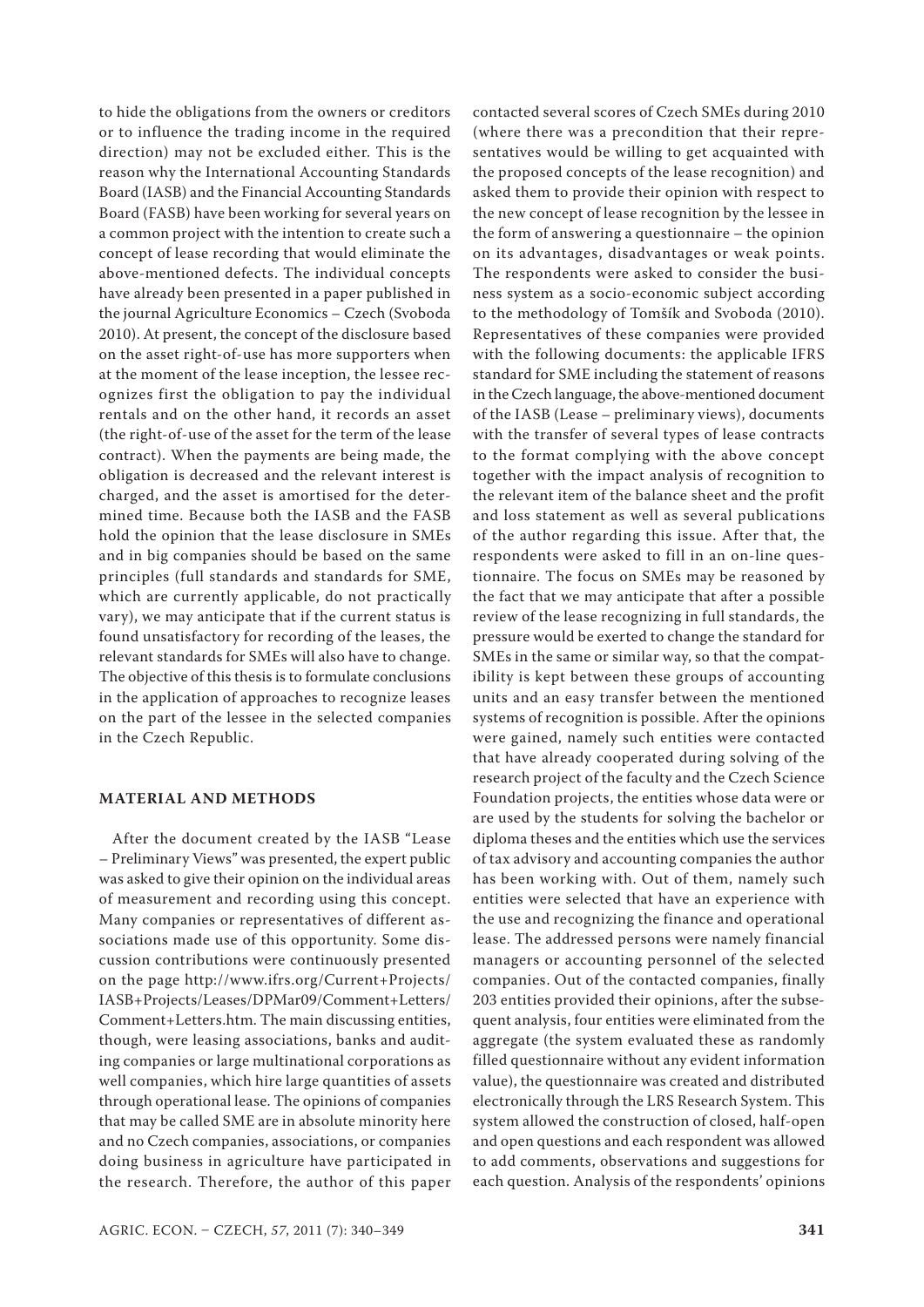helped to determine the main problem spots of this reporting method. The opinions of the respondents also suitably complete certain analysed Comment

Table 1. Predominant line of business

| Predominant line of business                                                       | No. of<br>respondents |
|------------------------------------------------------------------------------------|-----------------------|
| Agricultural production including<br>viniculture, game keeping, animal<br>breeding | 19                    |
| Wholesale and retail business                                                      | 21                    |
| Constructions, plumbing                                                            | 23                    |
| Travel agency                                                                      | 6                     |
| Production and sale of veterinary<br>preparations                                  | 2                     |
| Creation of SW applications                                                        | 2                     |
| Construction of road and engineering<br>works                                      | 1                     |
| Production and lease of equipment for<br>gastronomy                                | 2                     |
| Lease of agricultural machines                                                     | 8                     |
| Facility management                                                                | 2                     |
| Interior studio, production of turnkey<br>furniture                                | 3                     |
| Installation and assembly of machines and<br>equipment                             | 9                     |
| Repairs and maintenance of machines                                                | 4                     |
| Production of construction materials                                               | 4                     |
| Construction of residential buildings                                              | 17                    |
| Painting and coating works                                                         | 7                     |
| Cleaning works                                                                     | 4                     |
| Hotels, restaurants, short accommodation<br>facilities                             | 5                     |
| Servicing, repairs of motor vehicles                                               | 9                     |
| Trade with motor vehicles (namely new ones)                                        | 4                     |
| Import of used vehicles and their<br>subsequent sale                               | 11                    |
| Wholesale of agricultural machines                                                 | 8                     |
| Publishing of periodicals and non periodicals                                      | 8                     |
| Production of signs and advertising plates                                         | 1                     |
| Production of food products                                                        | 3                     |
| Production of food material for farm<br>animals                                    | 2                     |
| Lumbering                                                                          | 8                     |
| Production of textiles and textile products                                        | 4                     |
| Production of paper from paper and pulp                                            | 2                     |
| Production and distribution of electricity                                         | 2                     |
| Production and distribution of heat energy                                         | 1                     |
| Treatment and distribution of drinking water                                       | 1                     |

Source: own calculation

Letters. In many areas, Czech companies hold same opinions as the IASB respondents, while in other areas their opinions differ. In the present paper, the opinions of the author are contained regarding the individual variants of this concept.

#### **RESULTS AND DISCUSSION**

Regarding the structure of the questionnaire, first three questions of the questionnaire were identificational and referred to the predominant subject of activity, the reported turnover, the number of employees and the balance sheet total. The predominant activities of the entities the representatives of which completed the enclosed questionnaire are obvious from the Table 1.

The number of employees amounted to minimum 3 and maximum 176, the average amounts to the value of 14. All entities fall into the SME category both according to the criteria of the Commission of the European Communities, the World Bank and the IFRS standard issued by the IASB (they are not subject to public interest and they present the general purpose financial statements only), the average net turnover amounted to CZK 1 245 000.

Another part of the research dealt with the establishment of the respondents' opinions regarding the leasing share in the analysed company, the suitability of the lease contracts reporting according to the Czech legislation and according to the standard for SME. Four questions in this part concerned the number of lease contracts, the character and volume (thousand CZK) of the leased assets and the estimated share in the company assets financing through this method (these questions were not compulsory because when this questionnaire was tested on the first group of entities, there was evident a certain reluctance to give an answer to this question – the entities considered the question of the assets financing as confidential). This question was answered by 23% of the respondents (46), the average percentage of financing through leasing in these companies amounted to 17% (measured the value of long-term assets in the acquisition price financed by finance lease) the value of assets in acquisition prices). The last question of this part asked whether the entity itself acts as a lessor.

The assessment of the questions showed that in the case of financial lease, which has been applied (or was applied in the last 5 years) by all examined entities, the lease of movable assets (cars, agricultural machinery, appliances, etc. – the share amounted to 99%) significantly predominates. Only 27 companies used operational lease. The reason given for not using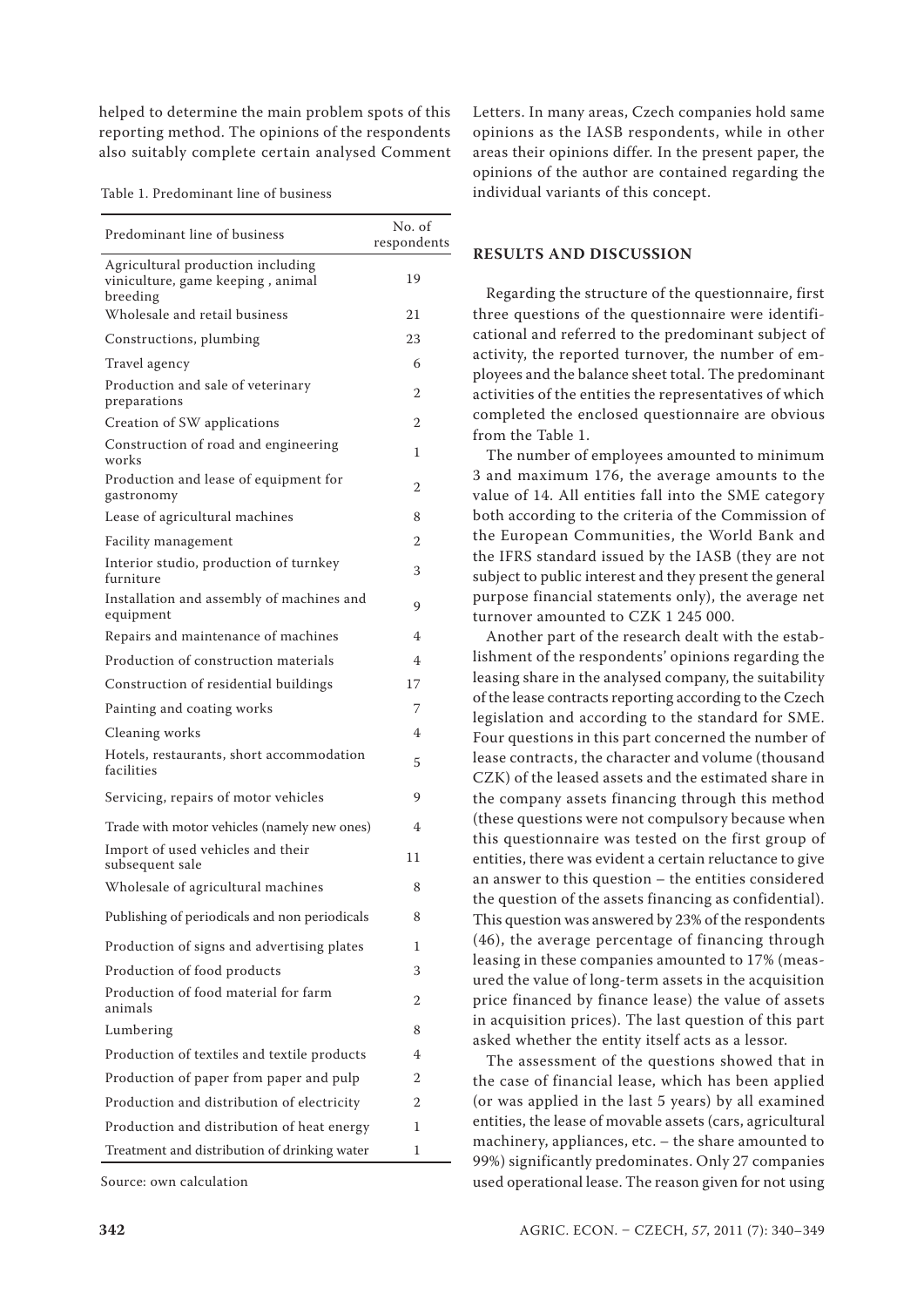this form of lease was namely its affordability – the respondents considered operational lease quite expensive. Only three companies acted as a lessor also – this was the lease of equipment for gastronomy and the personal vehicles rental. *Other questions were directed at the respondents' opinions on the suitability of the individual concepts of lease reporting*. The first section of this part focussed on finding whether they consider it right *in the national regulations* to abandon the principle based on the legal view of the lease contract and to move to the principle applied in the standard for SME (the principle based on the transfer of risks and rewards) or another principle. The question whether, in the opinion of the respondents, this method of reporting would lead to a more faithful reflections of reality in contracts of finance lease (in comparison to the Czech legal regulation), was answered positively by 172 representatives of companies, which represents 86.4% of the respondents. Another question asked if the respondents consider the anticipated costs related to the possible transition to this method of reporting on the side of the lessee adequate to the contribution for the users of the accounting statements of the respective accounting unit. If not, the respondents were to state which costs they considered inadequate. Out of the questioned, 75.38% (150) answered negatively (the costs are not adequate to the benefits). Specifications of the type of expenses in question and the percentage of the answers in the group, which answered negatively, are stated in the following Table 2.

Next part of the questionnaire was dedicated to the opinions regarding the applicability of the concept based on the right-of-use in reporting of SME (own company) and its consequences. 78.4% (156) respondents answered positively the question whether the respondent deems that the application of the described right-of-use concept would lead to the elimination of subjectivism in reporting (the system will not allow to evaluate the same lease contract by two different users differently). On the other hand, though, twenty-nine respondents (14.57%) think that the proposed solution will not eliminate subjectivism. 23 of them see the problem of subjectivism in contracts that have been made for an indefinite term, where the most probable term of the lease is estimated. The determination of the amount of rental is considered subjective for a longer period into the future (4 entities), one entity sees the most substantial problem in the contracts with contingent rental, that is the rental which was negotiated in connection with the development of a certain indicator (i.e. achieved sales, profit etc.).

Next question of the questionnaire asked: "If you agreed to the concept of the right-of-use in operating lease, would you agree to report this asset in one amount?" 62.31% of the survey participants (124) answered negatively to this question. One respondent chose the option "I cannot judge that – there are both advantages and disadvantages to both options". Rather, the opinion prevails that it is necessary to determine the anticipated term of lease, to assess the right- to-use the asset and the obligation to pay rental and subsequently to adjust these values during the term of the lease. The tendency of the respondents to the assessment in one amount corresponds to the majority opinion known from the Comment Letters presented on the above-mentioned web sites of the IASB. It is obvious that the appraisal of certain individual items of the lease contract individually (i.e. options to prolongation) collides with the problems of the existence of the active market, sometimes the leased assets are of a rather specific nature and the measurement would not allow for the space comparability. Another argument why the measurement is preferred in one amount may be also the mutual linkage of the individual parts of the lease contract.

With respect to the question on the anticipated demanding character of the application, some 6% of the respondents deem that the application of these principles would be roughly equally demanding for the reporting entity compared to the reporting performed according to the valid IFRS for SME, 58% of the respondents deem that the reporting would be more demanding and only 36% of the respondents

Table 2. Responses regarding the appropriateness of expenses in relation to the transition to the reporting based on the principle of risks and rewards transfer

| Type of expense                                                                                                                                                                                                                         | % of answers |
|-----------------------------------------------------------------------------------------------------------------------------------------------------------------------------------------------------------------------------------------|--------------|
| Expenses to change information system (adjustment of accounting and reporting method)                                                                                                                                                   | 88.00        |
| Familiarization (training) of accounting personnel with the new accounting recording                                                                                                                                                    | 78.67        |
| Expenses to establish the fair value of the leased assets in lessers offering the lease of the relevant assets                                                                                                                          | 30.67        |
| More time of the accountants dedicated to the lease reporting or more expensive outsourced<br>accounting services (more demanding accounting solution in comparison to the existing status, the<br>need to reassess the estimate, etc.) | 32.00        |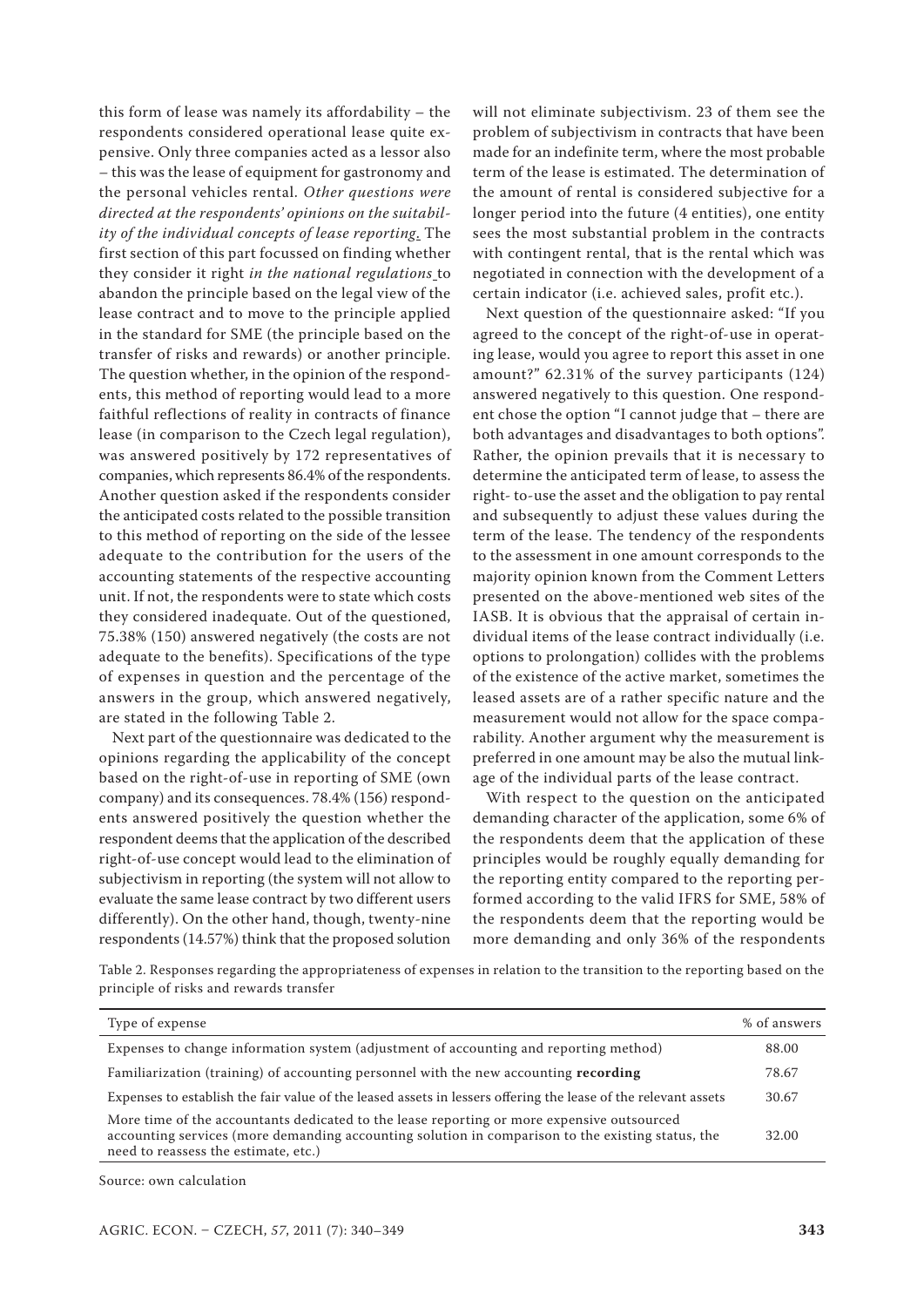deem that the application of these principles is easier in comparison to the existing method used in the "small" standards.

Next question of the survey asked: "Try to characterize the contracts (if the use of the concept on the basis of the right-of-use is compulsory for your accounting unit), which, in your opinion, should be excluded from this concept. Try to give reasons for your opinion". The key answers are stated in Table 3.

Clear arguments were presented in the answers of the respondents for excluding very short-term leases from the scope of this concept because the expenses to use this method would markedly exceed the benefits. On the other hand, we can understand the arguments that we should try not to exclude any lease contracts from this scope. Otherwise, there would be a danger that the lessees would intentionally formulate the contracts so as (if they wanted to) to avoid the obligation of this reporting, which is something the authors of the standards wanted to eliminate. The so-called "non-core assets", i.e. the assets that are not key for business of the reporting entity, were not mentioned in the survey contrary to the opinions of the respondents presented in certain Comment Letters. Also the Hong Kong Association of Banks (2010) cannot see the need to approach all lease contracts identically. The reason is that the lease of real property (which usually has a longer lease term, a higher rent, more frequently the negotiated contingent rent, sale and leaseback transactions, etc.) and the lease of movables differ significantly. According to Bosco (2010), the equipment leases are a minor part of the operational lease market in the U.S. About 81% of equipment leases by dollar volume are less than \$5 million, primarily being leases

of computers (22%), cars/trucks (16%) office equipment (12%), and medical equipment (7%) with short terms, leased mostly to small and medium sized companies. The costs of using of these new principles would be inadequate. That is why it is recommended to apply the proposed model only to significant contracts. The Hong Kong Association of Banks (2010) considers, that the right-of-use concept should be applied only on the core assets (assets without which a business cannot carry on its main activity). Bandlerová and Maryšová (2003) deal with the structure of leased assets in agriculture in Slovakia, Doll (2005) deals with the same problem in Germany.

The next question is concerned with the initial measurement of the obligation arising under the lease contract (in case of measurement in one amount). The absolute majority (95.99%) of the respondents prefer the measurement based on the anticipated cash flows. Only the minority tends to the use of fair value, the application of which could lead to a better space comparability. In practice, on the other hand, the establishment of this value is practically impossible to perform in the majority of contracts. We may anticipate that in most cases in practice the fair value of an obligation would not differ significantly from the discounted value of cash flow. Regarding the discounting of the obligation to the present value, most entities (85.42%) would use the incremental borrowing rate of the lessee, 13.56% of the respondents are inclined to use the implicit interest rate of the lessor, and approximately one per cent of the respondents would not allow for the time factor in the accounting. The inclination to the lessee's incremental borrowing rate is usually justi-

Table 3. Responses regarding the need to exclude contracts from the of right-of-use concept

| Type of contract                                                            | Share of<br>respondents %) | Reasoning                                                                                                                                                                                                         |
|-----------------------------------------------------------------------------|----------------------------|-------------------------------------------------------------------------------------------------------------------------------------------------------------------------------------------------------------------|
| Rental of real estate                                                       | 6.03(12)                   | Not specified                                                                                                                                                                                                     |
| Short-term lease (without detailed<br>specification)                        | 9.54(19)                   | Not specified                                                                                                                                                                                                     |
| Short-term lease (ca. to 3–6 months)                                        | 33.67 (67)                 | Complex accounting solution compared to the<br>benefits, inclusion in the balance sheet assets is not<br>necessary for the decision of the credit providing<br>entities or other user of the financial statements |
| Sale and leaseback                                                          | 5.53(11)                   | Different character of this transaction                                                                                                                                                                           |
| All lease contracts                                                         | 2.01(4)                    | Not specified                                                                                                                                                                                                     |
| None                                                                        | 5.53(11)                   | Solution would make no sense                                                                                                                                                                                      |
| Contracts, in which the lease term<br>and amount are not clearly specified  | 15.57(31)                  | Appraisal of assets and obligation is very subjective                                                                                                                                                             |
| Leases, in which intangible long-<br>term assets are leased (software etc.) | 4.02(8)                    | This is an area where it is difficult to distinguish<br>whether we talk about a lease or a received service                                                                                                       |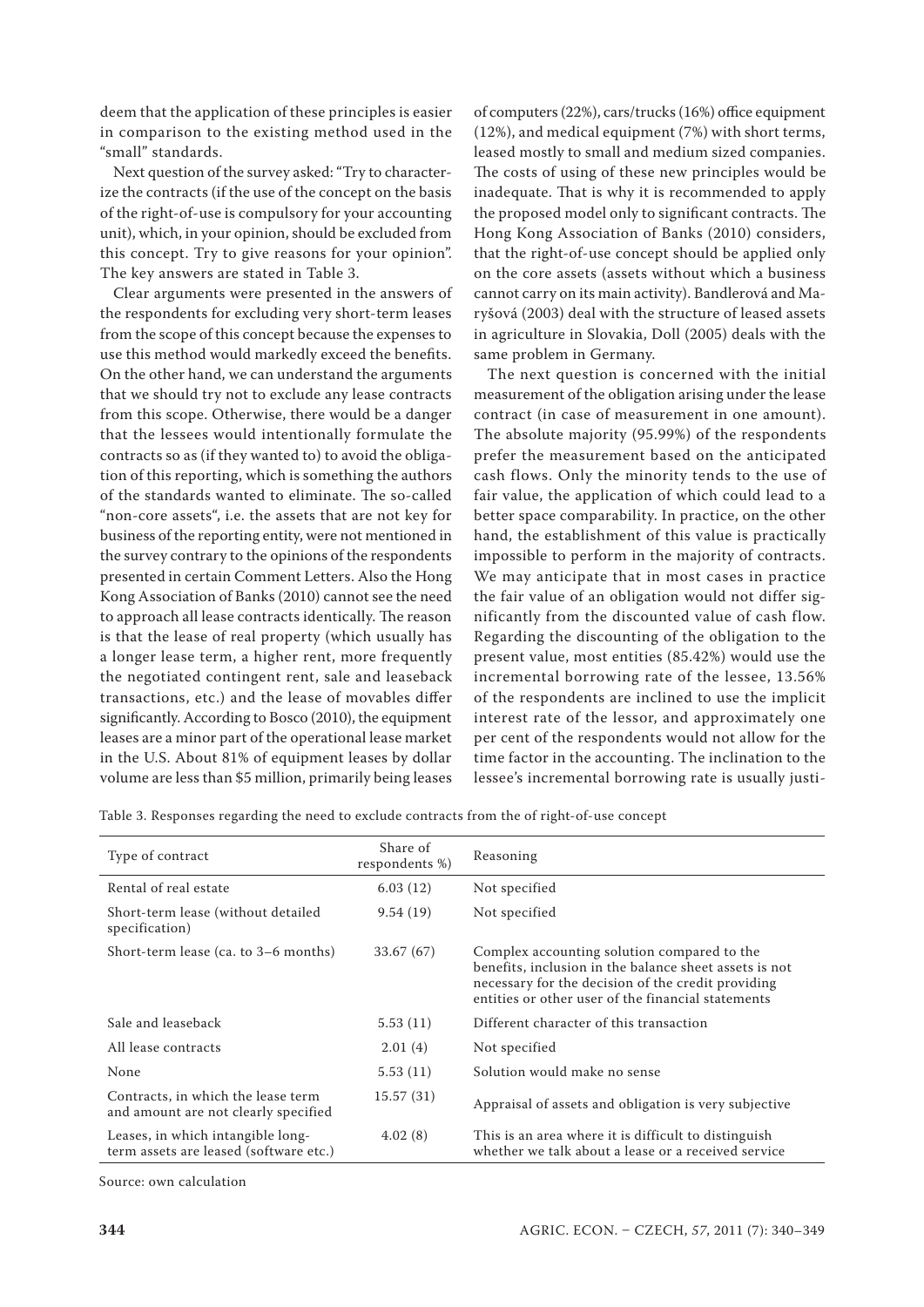fied by problems with determination of the implicit interest rate (the lesser usually does not provide this rate or the information necessary to its calculation (fair value of the asset, direct costs of the lessor in the relation to the contracts making, etc.). It is obvious that this value would be influenced by the amount of the determined unguaranteed residual value after the termination of the operation lease, which the lessee may only measure with substantial difficulties without the assistance of the leasing company.

Next question concerned the measurement appraisal of the right-of-use assets. 95.47% respondents are inclined to use the historical cost, which would approximately correspond to the value to pay the obligations, two entities failed to answer this question. Only 3.52% respondents would insist on the necessity to use the fair value of this right despite the difficulty of the practical determination of this value. Regarding the subsequent treatment of the identified obligation and property, the IASB and FASB pressed up for two possible approaches to the subsequent treatment of the assets and the obligation since the beginning. The first approach would distinguish leases into those, which in fact represent the purchase of assets – for those, the use of the currently applicable method of financial lease reporting in accordance with the international standards is anticipated, and to operational lease. For this lease type, the asset and obligation are considered highly interconnected quantities, which should, therefore, be always recognized *in the same value.* Under the operational lease, the asset and obligation are recognized in the value of the discounted rentals paid for the term of the lease at the beginning of the lease term using the incremental borrowing rate of the lessee. The obligation and the right-of-use as interconnected quantities are recognized for the whole period in the same value. This original proposal of the IASB basically results in such a method of recording in which the right-of-use and the obligation are decreased using the incremental borrowing rate of the lessee. The obligation and the right-to-use are being depreciated by the same amount. The interest, unlike the payments of rental, is not charged to the financial costs, the costs (it corresponds to the whole paid amount of the rental) thus show a steady course during the whole term of lease. Indirectly we can derive from the IASB's proposal that the depreciation of the asset and obligation in the same amount would affect the profit and loss statement in the same amount. In accordance with the IAS 1 philosophy, this should be a gain (decrease of an obligation) and losses (reduction of an asset). For me personally, the disadvantages of this approach are the following:

- Although this method will eliminate the problem with the off- balance sheet financing for operational lease it will not eliminate the problems with the subjective classification of the lease (the problem of operational versus financial lease).
- The approach leads to the depreciation of the obligation under lease by a progressive method – the adequate depreciation of the right-of-use also corresponds to this. Economically, though, it is very difficult to justify why the right-to use asset should be reduced more at the end of the lease. A similar opinion emerged also in the performed survey in the form of notes by two respondents. I think that in comparison to the progressive depreciation, some entities could find the even the progress of costs connected to the long-term asset (right-ofuse) rather beneficial, which would arise rather from the degressive depreciation of property in combination with the usually growing costs of maintenance of the property during the term of the lease contract.
- This solution is not consistent with the treatment of other obligations.
- This solution does not lead to recognising of interest, which, namely for the long-term contracts, does not have to be deemed correct. It is obvious that if the lessee wanted to pay the whole rental in advance, the lesser would usually set an amount of rental under the use of some interest rate.

On the other hand, the advantage of this approach may be seen in simplicity. Namely in cases when a change occurs in the assessment of the anticipated term of lease, the adjustment of the obligation and the right-to-use will be performed by the same amount and there will be no need of any further calculations, adjustments etc. *Majority of the entities* (92.13%) tends to apply the second approach, which separates the decrease of the obligation value from the asset amortization. The recognised obligation is decreased by the individual payments with the parallel recording of interest as finance cost (under the use of some of the interest rates) the asset is then amortised from the same value, usually in the straight-line for the term of the lease or economic life, should this be shorter. On the other hand, this approach may lead to certain problems which might occur namely during changes in the estimate of the lease term or other parameters of the contract.

Next question of the research focussed on the use of fair value after the initial recognition of the asset and obligation. 5.25% of the respondents hold the opinion that it is suitable subsequently to measure the obligation in the course of the contract to the fair value. If the opponents of this approach stated argu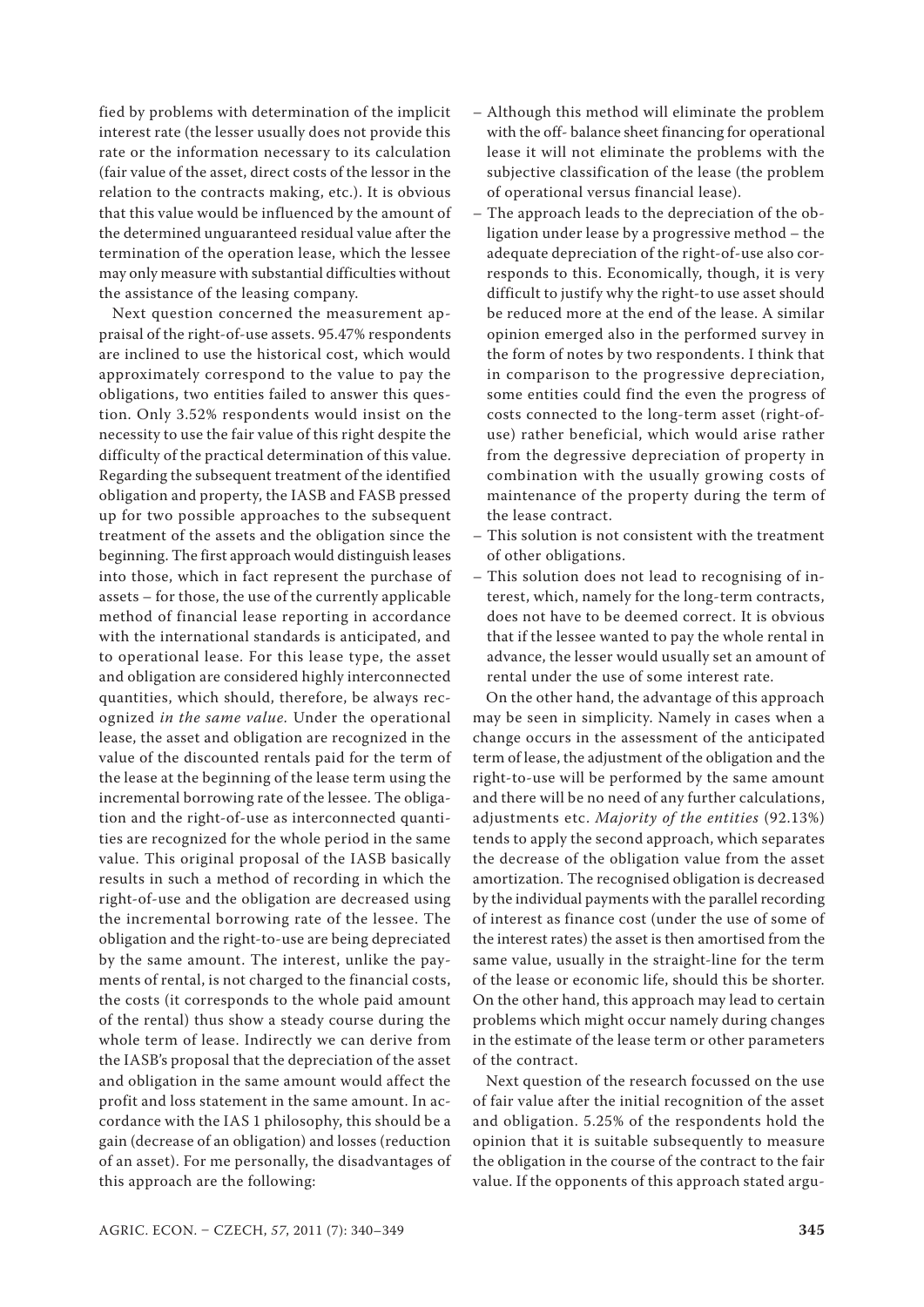Table 4. Responses of Czech SMEs with respect to subsequent measurement of asset to fair value

| Opinion                                                                                                                                                                                                                                                                         | Number of respondents (%) |
|---------------------------------------------------------------------------------------------------------------------------------------------------------------------------------------------------------------------------------------------------------------------------------|---------------------------|
| In no case to allow the subsequent measurement of asset (right-of-use)                                                                                                                                                                                                          | 19 (9.55%)                |
| Subsequent measurement should copy the solution adopted for the recognition of<br>$long-term$ assets (constructions, buildings, intangible assets) – e.g. small standards or<br>the US GAAP do not allow this, the full IFRS allow this, adequate solution should be<br>adopted | 71 (35.68%)               |
| To allow the subsequent measurement only if fair value may be established reliably                                                                                                                                                                                              | 49 (24.62%)               |
| To allow as an alternative method of recognition, without further conditions                                                                                                                                                                                                    | 19 (9.55%)                |
| To allow as an alternative method of recognition but to require this method for all<br>lease contract of this asset                                                                                                                                                             | 29 (14.57%)               |
| To allow as an alternative method of recognition but to require this method for all<br>lease contract of similar assets as well as similar owned assets                                                                                                                         | 12 (6.03%)                |
| To allow/tolerate subsequent measurement for certain contracts only $-$ state for<br>which ones                                                                                                                                                                                 | 0                         |

Source: own calculation

ments against this approach, they mentioned namely the lack of information (the value of the obligation and market interest rate) and the inconsistency in the treatment of other obligations. With respect to the possibility of a subsequent measurement, the respondents expressed the following opinions (Table 4).

Sedláček and Valouch (2009) state that the model of the fair value revaluation eliminates the shortcomings of historical costs (of purchase price) and allows including of the existing fixed assets in the calculation of the allowed revenues and the present value of its investment opportunities. The model brings the accounting near to actually existing market conditions and eliminates the underestimation of business assets and depreciations. Herrmann et al. (2006) say that fair values, when they can be reliably measured, enhance the comparability of information. Historical cost measures can hinder the comparability both by failing to identify the similarities between similar items and by failing to distinguish the differences between different items.

If you accept the revaluation to fair value, does this have to be a value of the active market (Table 5)?

Next question asked if the incremental borrowing rate should be re-evaluated (Table 6).

There is no prevailing opinion among the respondents with respect to the issue of the conditional rental and guarantees for the residual value. The opinion that the entity should depart from the most probable

Table 5. Opinions regarding the determining the fair value method

| Opinion | Number of respondents |
|---------|-----------------------|
| Yes     | 78 (39.19%)           |
| Nο      | 121 (60.81%)          |

Source: own calculation

variant (or the highest variant which is more likely to occur than not to occur) slightly prevails (possibly thanks to its simplicity) (Table 7).

Based on the previously asked questions and the practical application of transferring the specific lease contracts, other issues emerged which were, therefore, included in the research – i.e. how to act if, as of the date of balance or another date, the disclosing entity re-evaluates its original estimate of the term of lease or the value of the conditional rental or guarantees for the residual value. It is obvious that in this case, achieving of the faithful representation requires reacting to this situation when the amendment of the values of assets and obligations comes into question or the option to capture the change in the nominal accounts. Discussions of the IASB and FASB led to the option to apply three variants how to account for the changes in the anticipated term of lease (prolongation or shortening of the lease term):

- the prospective approach a new incremental borrowing rate of the lessee is calculated on the basis of the anticipated future cash flows (upon the change of the lease term, the accounting value of the obligation is not adjusted but the incremental borrowing rate  $)$  – only 2 (1%) respondents supported the use of this approach,
- the approach when the value of the obligation is updated to the current value of the future cash flows but under using the original interest rate (absolute majority of the respondents – 187, which represents 93.97% of the respondents supports this approach),
- the retrospective approach in which a new effective interest rate is computed based on the original carrying amount, the actual cash flows to date and the remaining estimated cash flows. The new effec-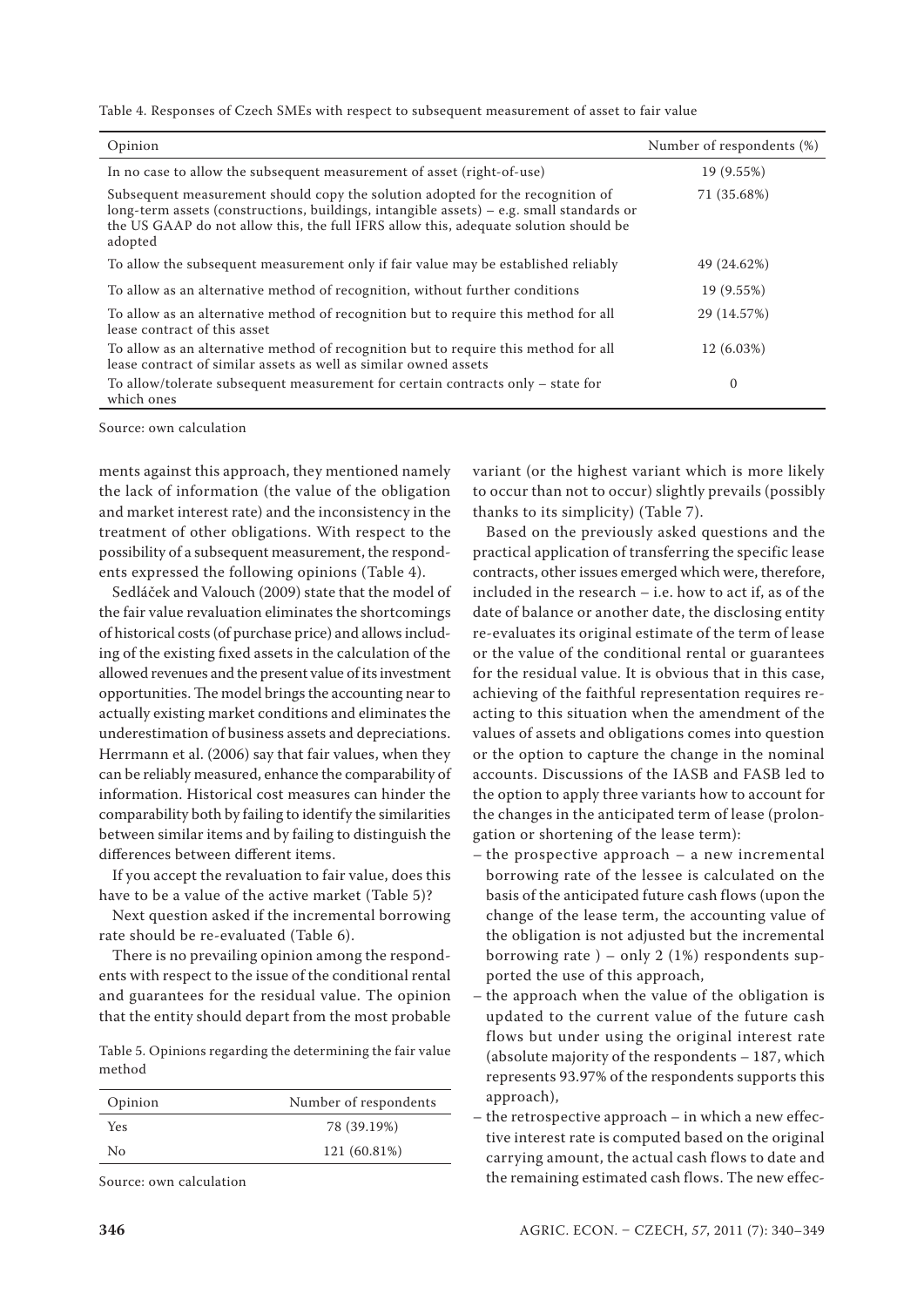Table 6. Opinions regarding the re-estimation of borrowing interest rate

| Opinion                                                                                                                | Number of respondents |
|------------------------------------------------------------------------------------------------------------------------|-----------------------|
| No                                                                                                                     | 142 (71.36%)          |
| Yes, always when a change in estimate of cash flow occurs                                                              | $7(3.52\%)$           |
| Yes, as of the date of balance                                                                                         | $5(2.51\%)$           |
| Yes, but only in such cases when rental or conditional rental is set by reference to some<br>referential interest rate | 45 (22.61%)           |

Source: own calculation

tive interest rate is then used to adjust the carrying amount to the present value of the revised estimated cash flows, discounted at the new effective interest rate. – 10 respondents (5.025%) preferred this procedure.

With respect to the fact that the vast majority of the respondents preferred the second of the possible approaches, below we only mention the problems related to this approach. The problem I see is mainly if in case of shortening or prolongation of the lease contract it is suitable to amend the obligation and the right-of-use the asset by the same amount or in some other manner. What is interesting is the opinion of the respondents regarding the disclosing of cases when there is an option to prolong a lease contract after a fixed period for another agreed period or to purchase (the asset) for a market or a prearranged price (or the entity may choose from two options). Only 5.53% respondents deem it suitable to divide the period for creation of the asset into two parts (before and after the contract prolongation – first only the obligation and asset would be identified for the period until the contract prolongation and only at the moment of prolongation a new obligation and a new asset – the right-of-use asset would be identified). Thus, there is an obvious tendency to identify the asset and obligation for the whole anticipated term of lease – either for the time that is considered the most probable (70.35% respondents), or for the time determined as a weighted average of the lease probable variants (24.12%) of those questioned. 89.44% of the respondents further think that both cases (the right to prolong the contract and the right to

purchase the property) should be treated in the same manner. In the remaining respondents who refuse the inclusion of the purchase price in the asset measurement as the correct solution, it is possibly the fear of the assets overvaluation that shows. On the other hand, we should realise that the preferred method of disclosing for the anticipated period brings in itself the risk that the precondition determined at the time of the contract making does not have to fulfilled in practise. Then, in the case of the undesirable impact in the current trading income, for example in case when the disclosing entity counted on the contract prolongation and this intention failed to materialize for whatever reason, in this case both the asset and liability may be considered over-evaluated for the term of the contract and at the time when it is found, the contract would not be prolonged and a correction has to be made. In case the asset is amortised differently (usually in straight line), then the liability is reduced and a one-time increase of the economic benefit (profit) occurs.

A very important question is how the right-of- use of the lessee's asset should be reflected in the balance sheet (statement of financial position). Three options are available:

(1) to recognize the right-of-use the asset in the same part of the balance sheet in which a purchased asset would be recorded (i.e. machine as a tangible asset – movable assets etc.). This method is based on the prerequisite that an asset may bring the same economic benefit through its substance no matter if it has been purchased or leased. In the statement of financial position, it is possible,

Table 7. Shift of respondents to the method of measurement of the conditional part of rental

| Opinion                                                                                                        | Number of respondents |
|----------------------------------------------------------------------------------------------------------------|-----------------------|
| It is suitable to depart from the assessed probabilities of the individual balances (sales etc.)               | 97 (48.74%)           |
| It is suitable to depart from the most probable variant                                                        | 49 (24.62%)           |
| It is suitable to depart from the highest variant with a higher probability of occurring than<br>not occurring | 53 (26.63%)           |
| To select another method – describe which                                                                      | $\Omega$              |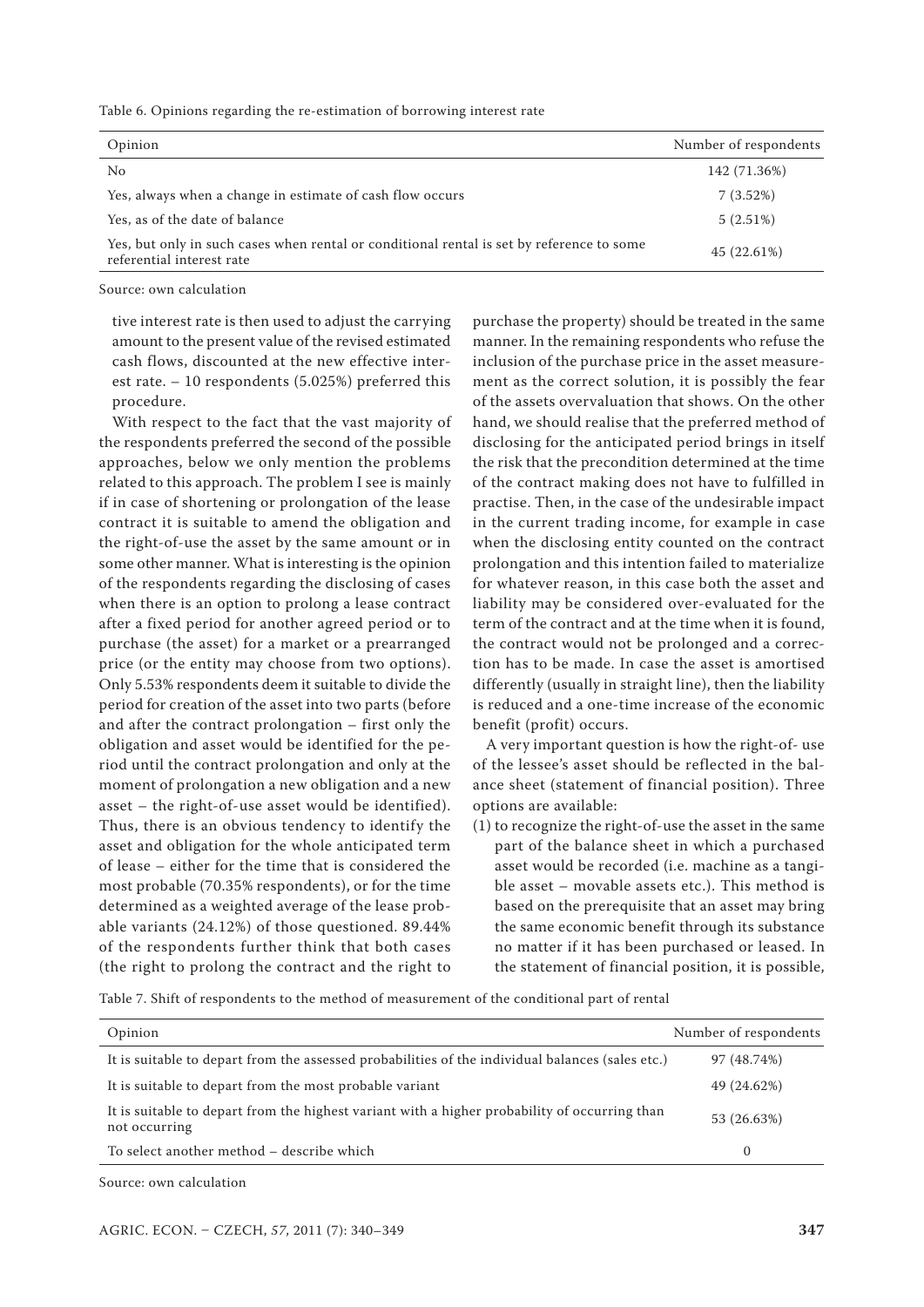for the sake of a clear arrangement, to separate the assets purchased or of own creation from the leased assets (a separate line may be used). This method would not bring complications in the form of the necessity to differentiate what is the form of lease, which is the case of the third option. Nevertheless, it is necessary to differentiate for the users of the accounting statements, which assets are the short-term leased and which have been purchased, either in the form of a separate line or through a comment in the enclosure to the financial statements;

- (2) to take the right-of-use as an intangible asset also in case that the leased asset is of tangible nature. The advantage of this approach is that it simply separates the assets leased from the assets purchased, on the other hand, it tells nothing to the user of the financial statement about the nature of the leased assets;
- (3) with respect to the fact that financial lease with the subsequent purchase of the leased asset has a different substance for the lessee in comparison to the operational lease, the third approach leads to the division of contracts into those that, with the highest probability, will not lead to the purchase of the leased asset – in those, the right-of-use the asset is disclosed as intangible asset – and to those, regarding which the transfer of the title will probably occur – in which the tangible or intangible form of the leased asset is substantial. The disadvantage of this approach is clear from the above-described disadvantages; furthermore,

it abandons the original intent of the concept that was the simplicity and the impossibility to recognize differently the economically similar contracts.

Most (75.37% of the respondents) supported the first option. 14.58% of the respondents preferred the second procedure. In several of these entities, an opinion was expressed that the approach would lead to the over-valuation of intangible assets and the users of the accounting statements might not accept it positively. Bohušová and Svoboda (2010) deal with certain problems of the intangible assets recognition and measurement. The third variant attracted the least amount of supporters (10.05%); this method is considered quite unclear.

Finally, the respondents were asked to characterize from their point of view the main problems and difficulties of the presented concept or, if need be, to suggest how to eliminate these problems.

The most significant problems in relation to the concept mentioned by the respondents are captured in the Table 8.

#### **DISCUSSION AND CONCLUSION**

Based on the research, we may conclude that the current solution of lease disclosing used in the standard for the SMEs as well as the concept of the right-of-use in any of its forms will lead to providing much more precise information for the individual users of the accounting statements in comparison with the current legal regulation. On the other hand, some 75% of the

Table 8. Problems that may occur in the application of the right-of-use concept

| Problem                                                                                                                                                                                                                                                                                                                                                                        | Proposed solution                                                                                                                                                                                                                                                                                                                                                       |
|--------------------------------------------------------------------------------------------------------------------------------------------------------------------------------------------------------------------------------------------------------------------------------------------------------------------------------------------------------------------------------|-------------------------------------------------------------------------------------------------------------------------------------------------------------------------------------------------------------------------------------------------------------------------------------------------------------------------------------------------------------------------|
| It is difficult to estimate the amount of market lease in the<br>years to come and thus reliably to measure an asset and<br>obligation namely in the initial stages of leases. Thus, the<br>balance sheet items may be distorted in the initial stages.                                                                                                                        |                                                                                                                                                                                                                                                                                                                                                                         |
| It is difficult to estimate the development of the energies or<br>services prices re-invoiced in the rental.                                                                                                                                                                                                                                                                   | Proceed from history – time line etc.                                                                                                                                                                                                                                                                                                                                   |
| Namely in operative lease contracts for indefinite term or<br>for definite term with the option to renew it, is difficult<br>to determine how long, and for what rental the lease will<br>be operated (it is impossible to foresee financial problems<br>of the disclosing entity or of the lesser, change of the<br>production programme due to request of the customer etc.) | It is possible to proceed from the most expected term<br>and amount or to use knowledge of the probability<br>theory. If, though, the probability theory is used<br>- evaluation of lease agreed for a fixed term of 8 years<br>and lease agreed for 4 years with an option to prolong<br>it by the same period will differ, which might not be<br>considered logical.* |
| If there exists an option to purchase the leased asset after<br>the term of the lease, it is difficult at the beginning of the<br>lease to assess if the option will be really exercised.                                                                                                                                                                                      | Subjective assessment for inclusion in measurement<br>or use of the probability theory                                                                                                                                                                                                                                                                                  |
|                                                                                                                                                                                                                                                                                                                                                                                |                                                                                                                                                                                                                                                                                                                                                                         |

\*For this reason, it is possibly more suitable to depart from the most anticipated variant. On the other side, we may also understand the opinion that the uncertainty whether the lease would be prolonged should be taken into consideration in the assets and obligations measurement.